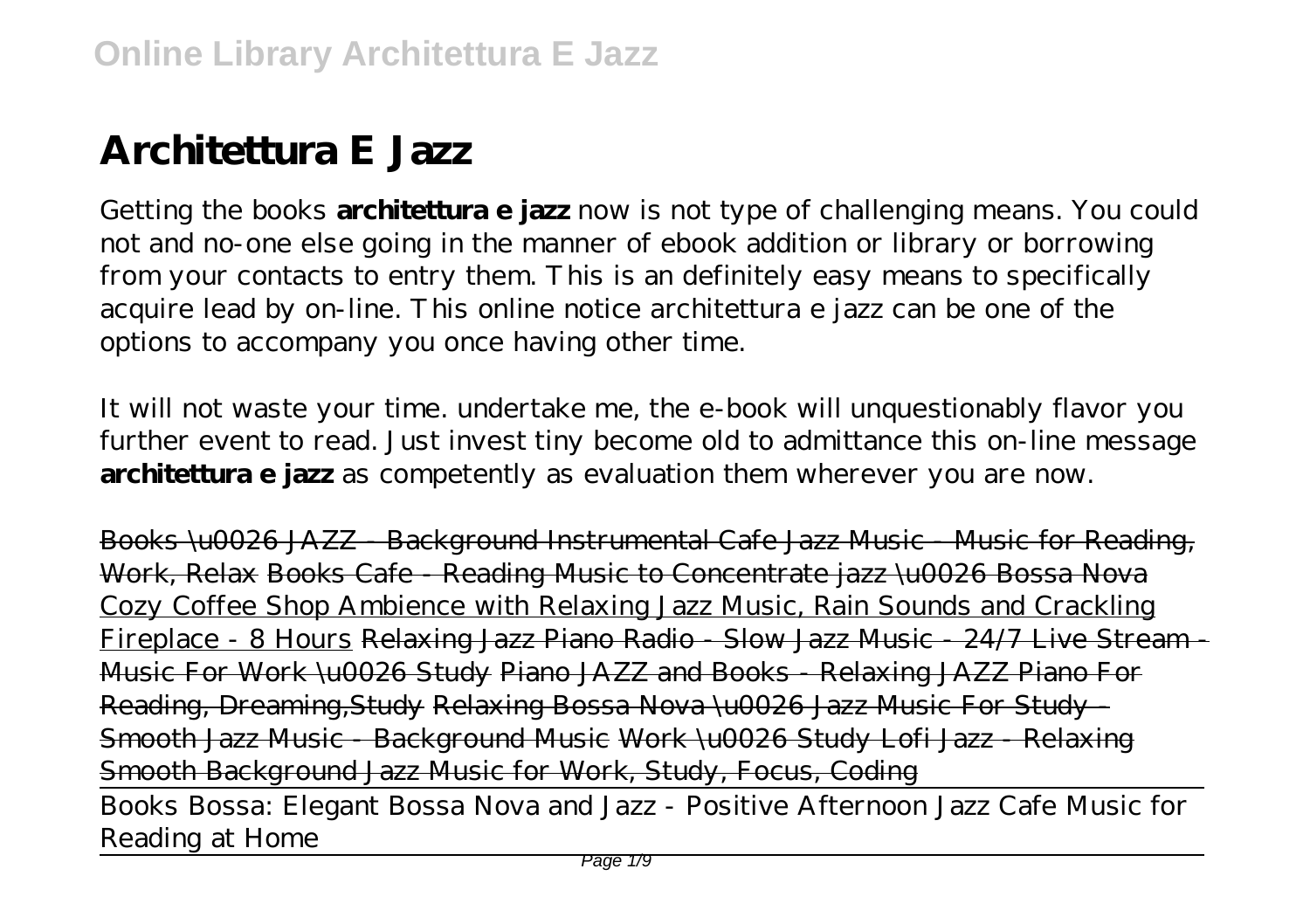Books \u0026 Jazz - Slow Jazz Instrumental Cafe Music for Reading, Studying5 amazing books to get better at jazz guitar Autumn + Books - Autumn Jazz Mix -Relaxing Coffee Jazz Instrumental for STUDY *Jazz Method Book Review-Jazz Tactics by Chase Sanborn Inspired by Best of Starbucks Music Collection: Starbucks Inspired Coffee Music Youtube* Winter Coffee Shop Ambience with Relaxing Jazz Music for Stress Relief, Sleep, Work, Study **Happy Morning Cafe Music - Relaxing Jazz \u0026 Bossa Nova Music For Work, Study, Wake up Coffee Shop Music Ambience with Relaxing Jazz Music on Background Positive JAZZ - Morning Music To Start The Day HAPPY SUMMER CAFE MUSIC - JAZZ \u0026 BOSSA NOVA MUSIC - MUSIC FOR WORK, STUDY - BACKGROUND MUSIC** *Night Jazz Lounge - Relaxing Background Chill Out Music* London Books \u0026 Coffee Shop Ambience Book Cafe Sounds, Cafe Sounds, Jazz Music, Bookstore ASMR Office JAZZ - Relaxing JAZZ Music For Work, Concentration and Focus Slow Piano Jazz Mix - Relaxing Jazz Music For Study, Work - Background Cafe Music Swiss Book Cafe Ambience, Coffee Shop Sounds \u0026 Jazz Music, Cafe ASMR for Relaxation, Study, Work *Book Cafe Ambience \u0026 Jazz Music - Coffee Shop Sounds, Keyboard Typing Sounds, Book Cafe ASMR* **The Jazz Theory Book: A Review** *Jazz Piano College | books on jazz | Mark Levine* Jazz Tactics | Should You Buy This Book? Modern Jazz Concepts for Guitar (Sid Jacobs Book) Jazz Theory with Barry Harris, Part One **Real Bass Lessons 54 - Jazz Walking Architecture** Architettura E Jazz

To accelerate the company's momentum, JAZZ Ventures and Madrona Venture Group will invest an additional \$2M in the company. The additional funding, led by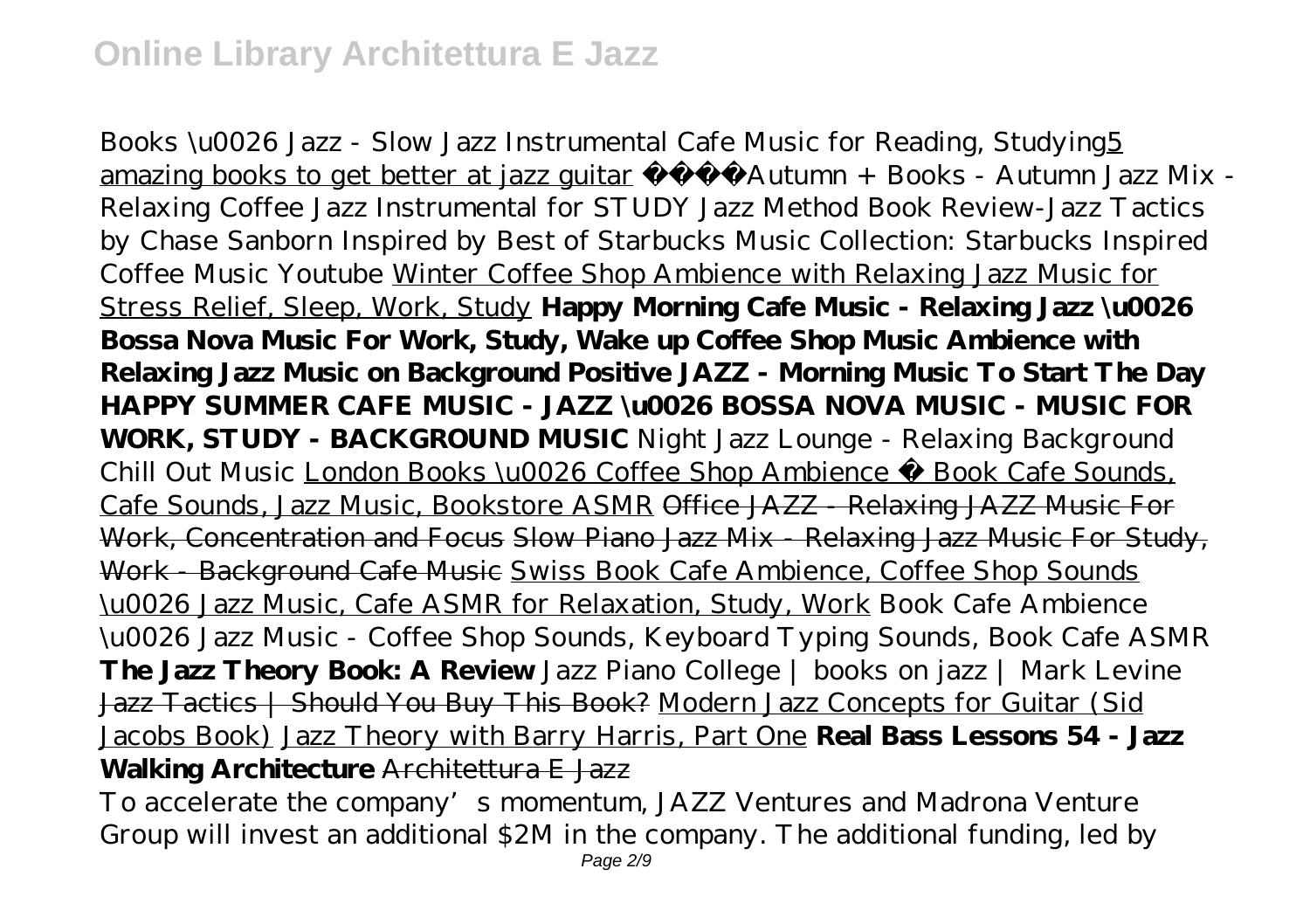JAZZ Ventures, will support the next phase of ...

Zeitworks Hires New CEO, Raises Additional Funding to Democratize Business Process Improvement with Machine Learning

Jazzware, Inc., formerly known as SDD Jazz and BroadSoft Hospitality, is relied upon by premiere hotel brands and partners throughout the world for uninterrupted daily operations, efficiencies, and ...

Ooma Partners with Jazzware to Bring Customized Connectivity Solutions to Hotels Nationwide

NIJMEGEN, Netherlands, July 6, 2021 /PRNewswire/ -- On 2 July, Planon officially opened its state-of-the-art Innovation Campus in Nijmegen, the Netherlands. This spacious, smart and sustainable ...

Planon opens new Innovation Campus at its thriving headquarters COLOMBES, France, July 6, 2021 /PRNewswire/ -- Bostik, the Adhesive Solutions division of Arkema, has implemented an ambitious development programme strengthening its polyurethane (PU) sealants ...

Bostik announces the launch of its new Polyurethane sealants line for the Sealing & Bonding construction markets

Non poteva essere scelta una location migliore quella di Zona Roveri Music Factory, Page 3/9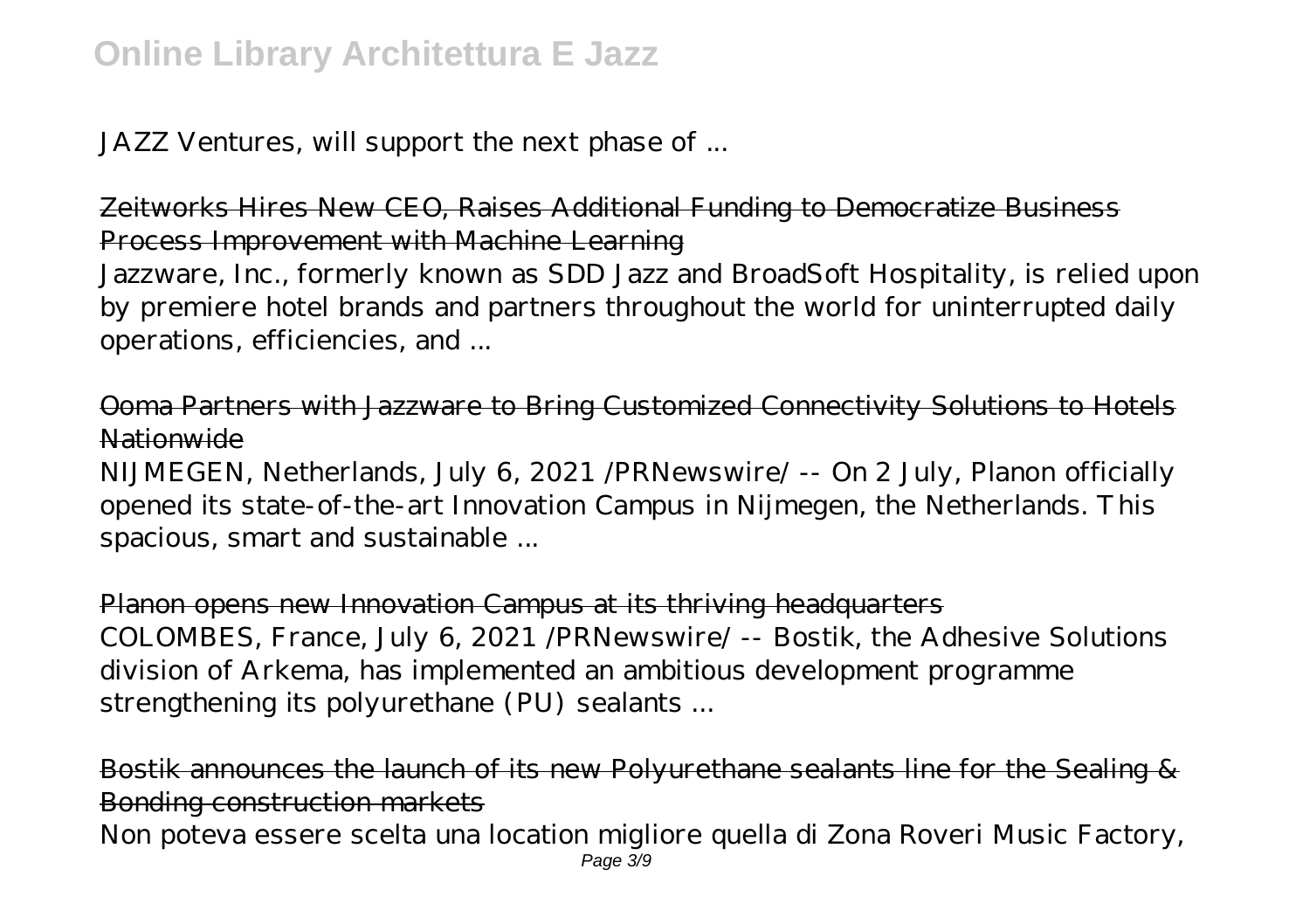nella parte industriale di Bologna, per organizzare la due giorni di musica elettronica, industrial e post-punk, il ...

music bass book

In this lively book, David Brown locates jazz music within the broad aesthetic, political, and theoretical upheavals of our time, asserting that modern architecture and urbanism in particular can be strongly influenced and defined by the ways that improvisation is facilitated in jazz. Improvised music consists of diverse properties that fail to register in the object-oriented understanding of composition. As a result, it is often dismissed as noise—an interfering signal. However, Brown asserts, such interference can bear meaning and stimulate change. Noise Orders identifies how architecture can respond to the inclusive dynamics of extemporaneous movements, variable conceptions of composition, multiple durations, and wide manipulation of resources found in jazz to enable outcomes that far exceed a design's seeming potential. By exploring overlapping moments between modernism and the cultural dimensions of jazz, Noise Orders suggests that the discipline of improvisation continues to open and redefine architectural theory and practice, creating a world where designers contribute to emerging environments rather than make predetermined ones. Comparing modern and avant-garde artists and architects with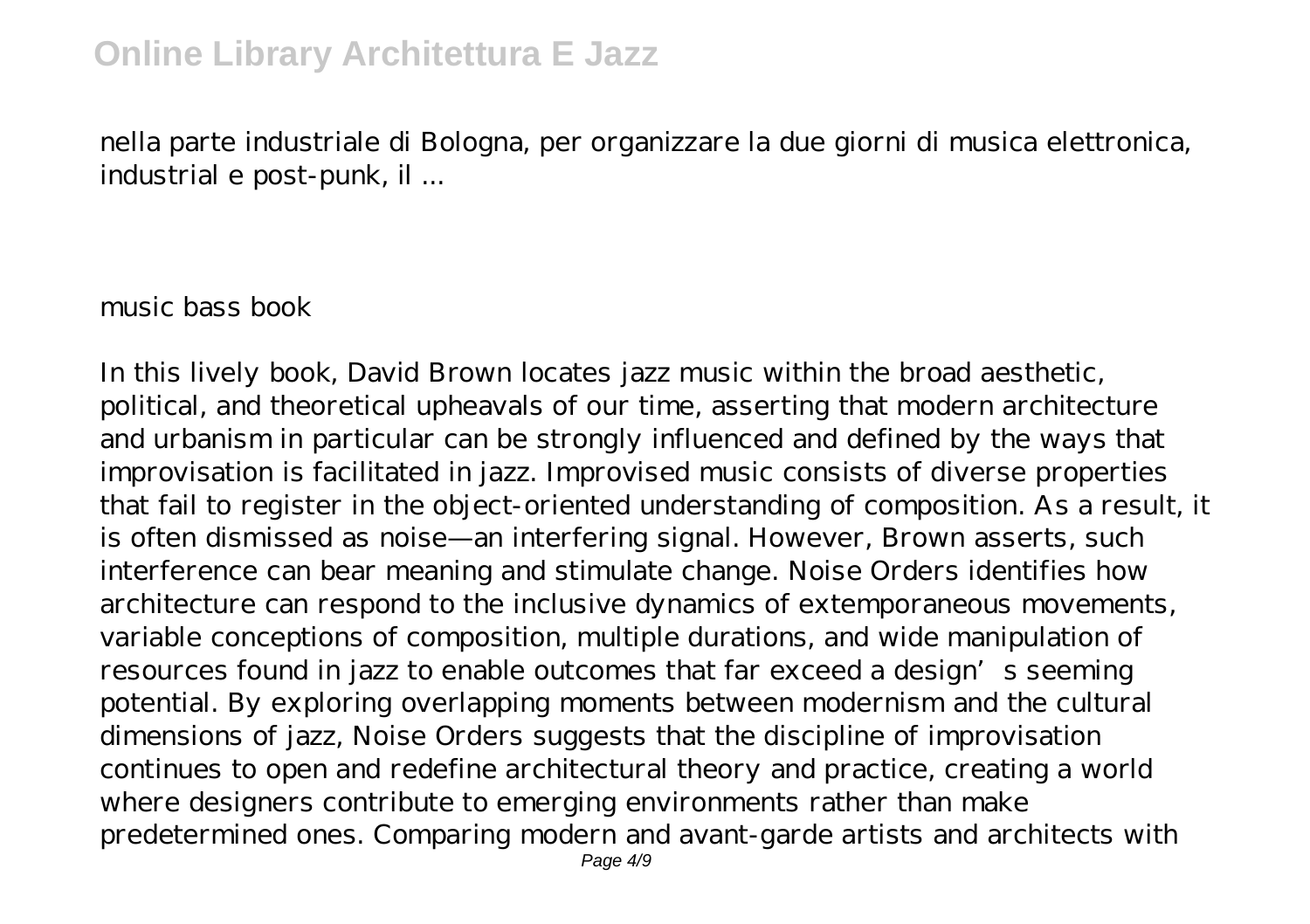individuals and groups in jazz—including Piet Mondrian and boogie-woogie, John Cage and Rahsaan Roland Kirk, Le Corbusier and Louis Armstrong, and Ludwig Mies van der Rohe and the Association for the Advancement of Creative Musicians (AACM)—Brown examines how jazz can offer alternative design ideas and directions, be incorporated in contemporary architectural practices, and provide insight on how to develop dynamic metropolitan environments. Interdisciplinary in its approach, innovative in its methodology, and unexpected in its conclusions, Noise Orders argues for a deeper understanding of the infinite potential inherent in both music and architecture. David P. Brown is associate professor of architecture at the University of Illinois at Chicago.

In this monograph, Tatyana Naumenko, Doctor of Arts and a professor at Moscow's Gnessin Russian Academy of Music, looks at modern Russian musicology through the prism of texts representing it. She mentions subjects addressed in musicological studies, names genres of music that scholars preference to explore, and describes modern methods of research and criteria of assessment, largely with the aim of overcoming Soviet-era dogmatism. Special consideration is given to the writing of academic degree dissertations on music in the former Soviet Union and post-Soviet Russia. The Annex lists dissertations approved between 1970 and 2013.

Why Jazz Happened is the first comprehensive social history of jazz. It provides an intimate and compelling look at the many forces that shaped this most American of Page 5/9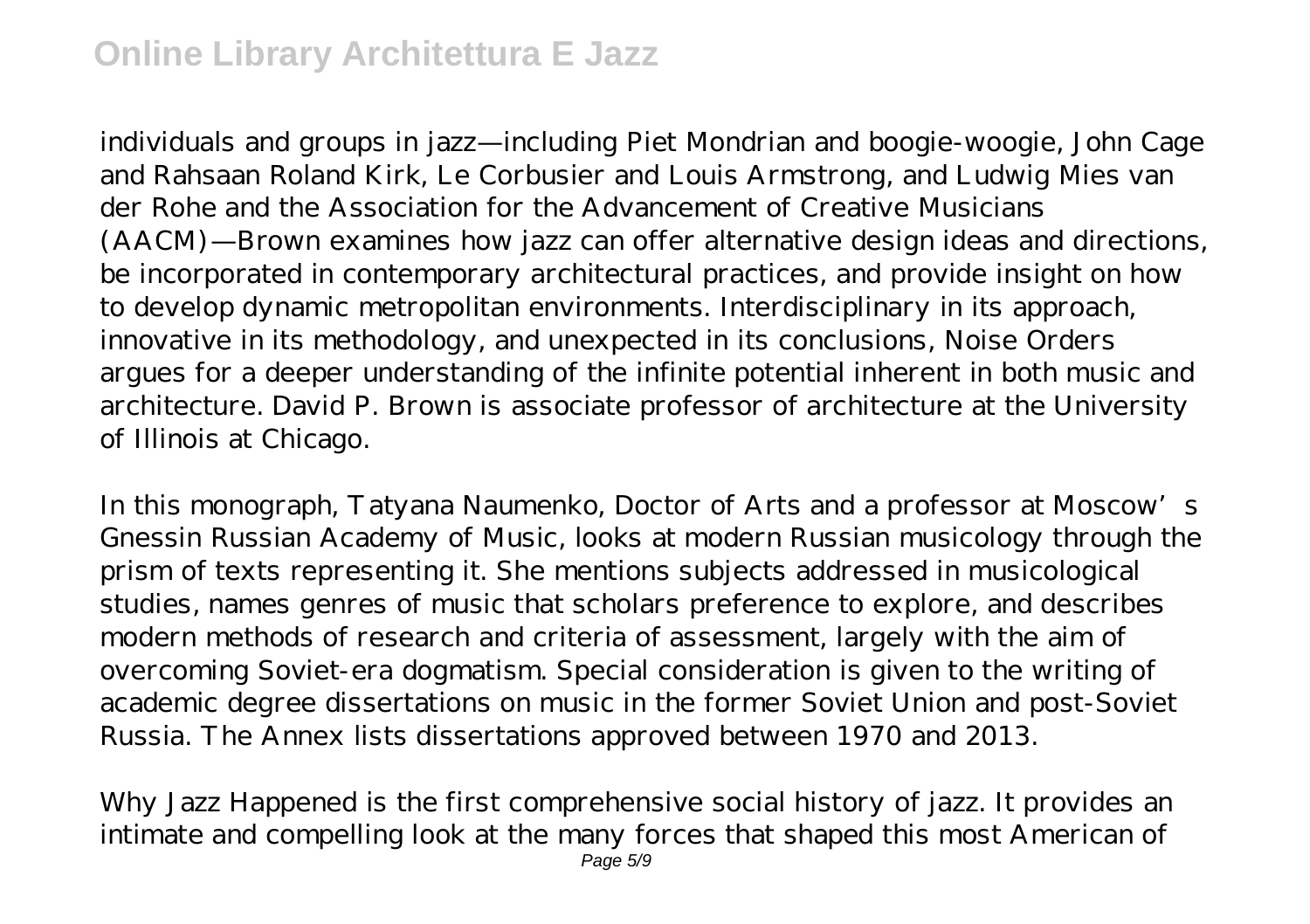art forms and the many influences that gave rise to jazz's post-war styles. Rich with the voices of musicians, producers, promoters, and others on the scene during the decades following World War II, this book views jazz's evolution through the prism of technological advances, social transformations, changes in the law, economic trends, and much more. In an absorbing narrative enlivened by the commentary of key personalities, Marc Myers describes the myriad of events and trends that affected the music's evolution, among them, the American Federation of Musicians strike in the early 1940s, changes in radio and concert-promotion, the introduction of the longplaying record, the suburbanization of Los Angeles, the Civil Rights movement, the "British invasion" and the rise of electronic instruments. This groundbreaking book deepens our appreciation of this music by identifying many of the developments outside of jazz itself that contributed most to its texture, complexity, and growth.

Following Italy's unification in 1861, architects, artists, politicians, and intellectuals engaged in volatile debates over the pursuit of national and regional identity. Growing industrialization and urbanization across the country was changing the physical, economic, and cultural landscape. Yet at the same time there emerged a rediscovery of traditionally built forms and objects created by the agrarian peasantry. Pride in Modesty argues that these ordinary, often anonymous, everyday things inspired and transformed Italian art and architecture from the 1920's to the 1970's. Through indepth examinations of texts, drawings, and buildings, Michelangelo Sabatino finds that the folk traditions of the pre-industrial countryside have provided formal, practical,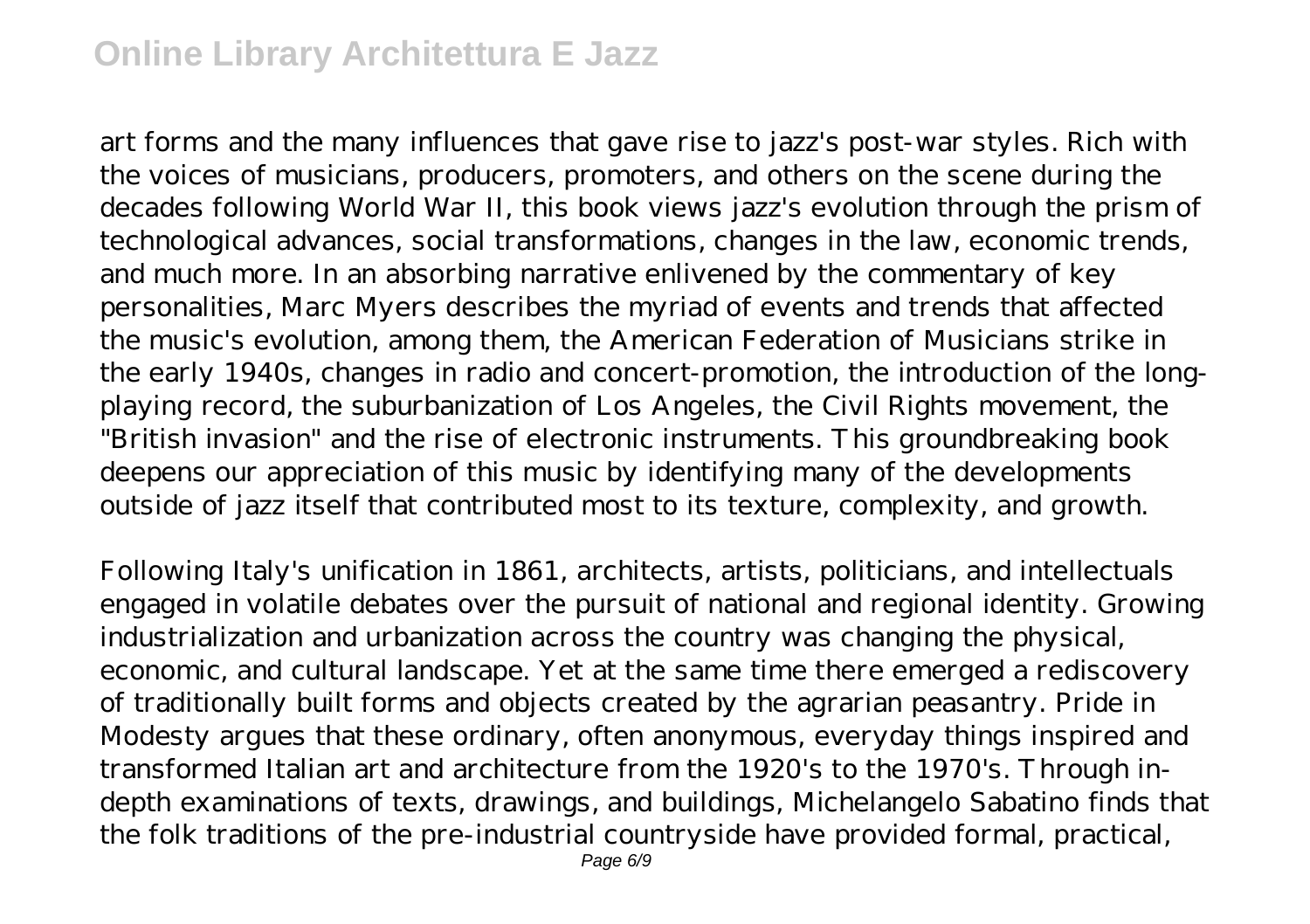and poetic inspiration for both design and construction practices over a period of sixty years and through a succession of political regimes. Exploring this remarkable continuity, Sabatino rejects the division of Italian architectural history into sharply delineated periods such as fascist interwar and democratic postwar, and instead emphasizes the long, gradual process that integrated pastoral and urban ideals into a new, modernist Italy.

Contributions by Carrie Bernhard, Scott Bernhard, Marilyn R. Brown, Richard Campanella, John P. Clark, Joel Dinerstein, Pableaux Johnson, John P. Klingman, Angel Adams Parham, Bruce Boyd Raeburn, Ruth Salvaggio, Christopher Schaberg, Teresa A. Toulouse, and Beth Willinger Much has been written about New Orleans's distinctive architecture and urban fabric, as well as the city's art, literature, and music. There is, however, little discussion connecting these features. Sweet Spots--a title drawn from jazz musicians' name for the space "in-between" performers and dancers where music best resonates--provides multiple connections between the city's spaces, its complex culture, and its future. Drawing on the late Tulane architect Malcolm Heard's ideas about "interstitial" spaces, this collection examines how a variety of literal and represented "in-between" spaces in New Orleans have addressed race, class, gender, community, and environment. As scholars of architecture, art, African American studies, English, history, jazz, philosophy, and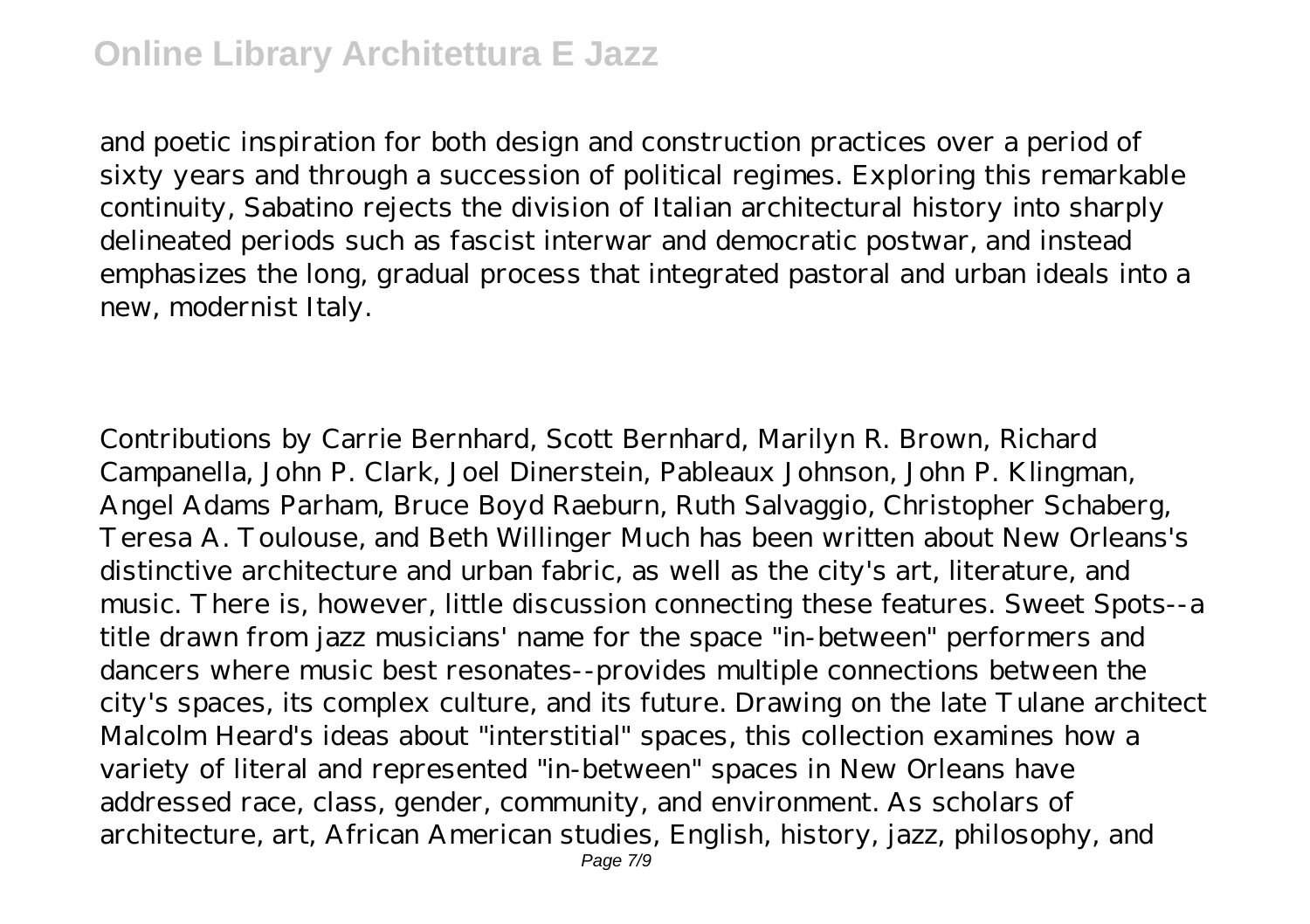sociology, the authors incorporate materials from architectural history and practice, literary texts, paintings, drawings, music, dance, and even statistical analyses. Interstitial space refers not only to functional elements inside and outside of many New Orleans houses--high ceilings, hidden staircases, galleries, and courtyards--but also to compelling spatial relations between the city's houses, streets, and neighborhoods. Rich with visual materials, Sweet Spots reveals the ways that diverse New Orleans spaces take on meanings and accrete stories that promote certain consequences both for those who live in them and for those who read such stories. The volume evokes, preserves, criticizes, and amends understanding of a powerful and often-missed feature of New Orleans's elusive reality.

"Ake blends careful historical research with intelligent textual criticism and sophisticated cultural theory. . . His critiques augment and enhance our understanding and appreciation of great artistry, but they do much more. This is new, imaginative, original, and generative work. There are very few people who can write about both music theory and social theory with such clarity, depth, and insight."—George Lipsitz, author of Dangerous Crossroads: Popular Music, Postmodernism and the Poetics of Place "David Ake is a jazz artist who has woodshedded with his critical theory as